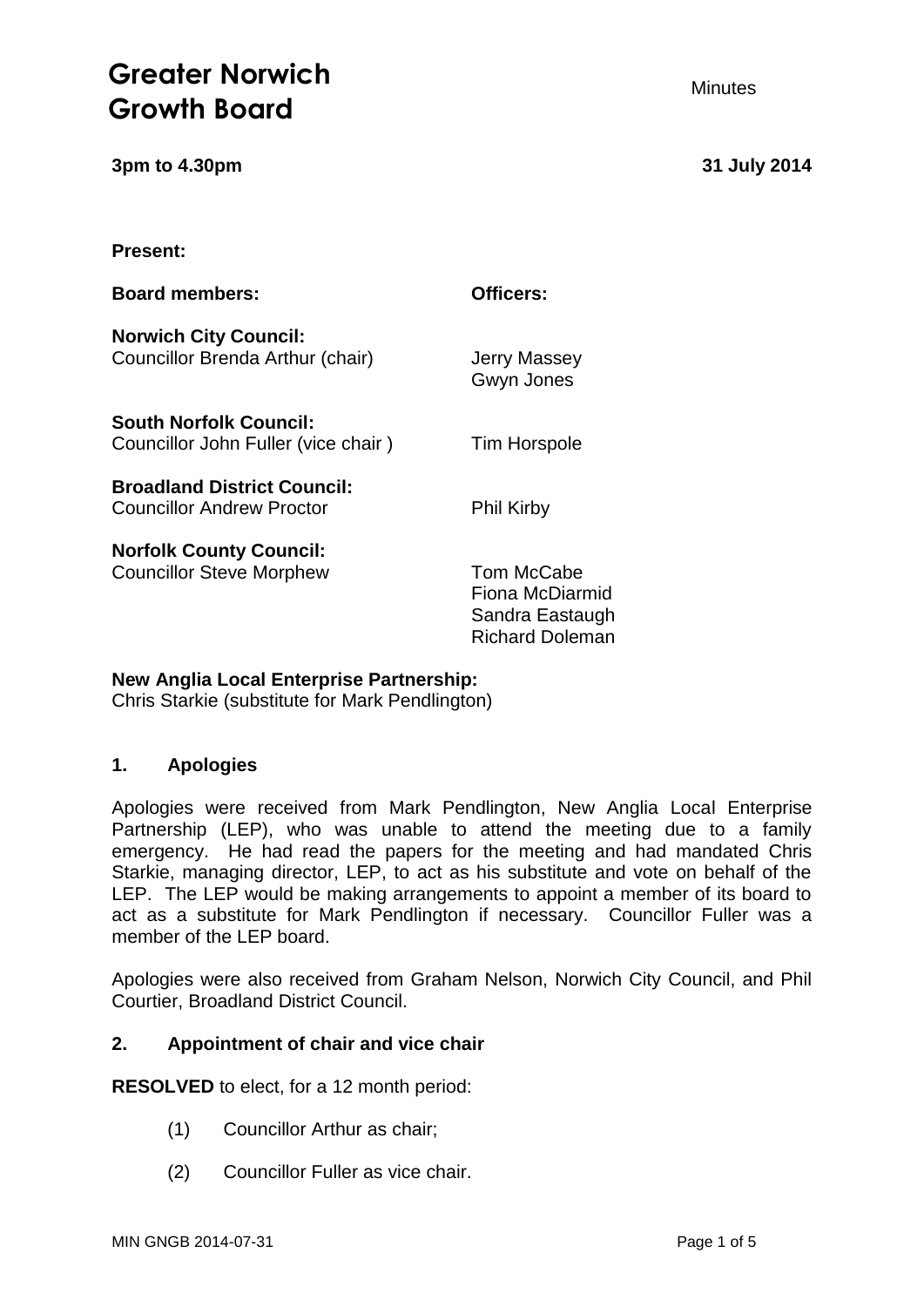#### **3. Governance**

Sandra Eastaugh presented the report.

**RESOLVED** to note the joint working agreement as agreed by the constituent partners of the Greater Norwich Growth Board.

#### **4. Annual growth programme 2014-15**

The chair introduced the report and pointed out to avoid confusion that the recommendations contained in paragraph 6.4 of the report had not been amended and that the recommendations on the first page were the final version.

Richard Doleman presented the report.

During discussion board members noted that the 2014-15 growth programme was for a 6 month period and provided a good foundation. Members also welcomed that there were no financial constraints on the funding available for projects which met the criteria.

The chair on behalf of the board thanked the officers and colleagues for their contribution to the preparation of schemes for inclusion in the programme.

#### **RESOLVED** to:

- (1) approve the 2014-15 growth programme, as set out in table 3 of the report, compiled from the annual business plans and subject to acquiring additional information on costs and delivery for particular schemes;
- (2) delegate to the Greater Norwich Infrastructure Delivery Board to collect further information on schemes as required and report any amendments to the annual growth programme;
- (3) ask the Greater Norwich Infrastructure Delivery Board to report progress on the annual growth programme to this board;
- (4) recommend to the promoters that they develop the schemes listed for preparatory work carried out in 2014-15 to support development of the 2015-16 programme.

#### **5. New Anglia LEP growth deal**

Chris Starkie presented the report and a power point presentation (A copy of the presentation is available on the website.).

The chair welcomed the Growth Deal overall but expressed disappointment that the bid for growth deal funding to support the delivery of the Norwich area transportation strategy (NATS) had been unsuccessful in the first round of funding. She hoped that when LEP sought other funding sources, including 2016-17 growth deal funding,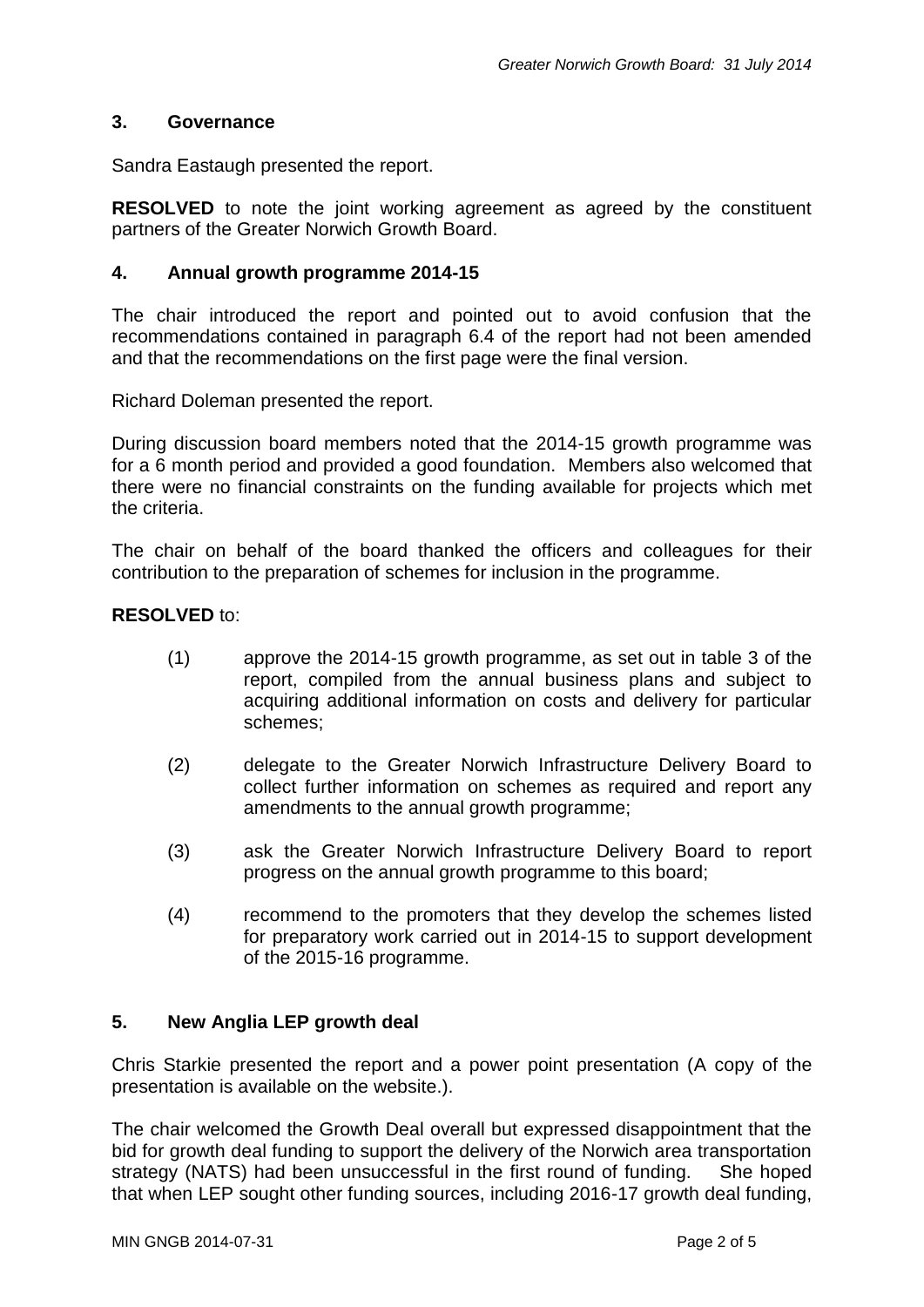they would press for more investment in Greater Norwich as this is where the government would see the most output in terms of economic benefits.

**RESOLVED** to note the report and the contents of the presentation.

#### **6. Greater Norwich City Deal**

(Ellen Tilney, economic development manager, Norwich City Council, attended the meeting for this item.)

Sandra Eastaugh presented a power point presentation, together with Ellen Tilney, who presented a report on the first quarter performance of the Growth hub for the period April to June 2014. (Copies of the presentations are available on the website.)

During discussion Fiona McDiarmid said that although there had been difficulties in the national apprenticeship schemes these had been overcome at a local level. The chair said that an important element of the City Deal was to ensure that people had the right skills for economic growth.

**RESOLVED** to note the contents of the presentation.

#### **7. Greater Norwich local infrastructure fund**

The chair introduced the report and explained that the board would need to consider the detailed financial appraisals under item 9, below, which were exempt from publication because the reports contained commercially sensitive information. The chair said that she would leave the room whilst the city council's application for Bowthorpe Three Score was being discussed.

Richard Doleman presented the report.

Discussion ensued in general terms on loan agreements and the arrangements for developers to repay the loan to the fund. Members considered that there should be greater flexibility for funding schemes than commercial banks would allow. Repayment profiles would be agreed with developers on an individual scheme basis and rather than a loan being paid at the end of the period could be paid when milestones were reached during the five year loan period. Chris Starkie said that the purpose of the loan was not to replicate bank funding but to fill a gap and in effect to act as a bridging loan to get developments started. Within the five year loan period the developer could move into a position where a bank could invest in the development allowing for the loan to be repaid in full. Members noted that funds must be repaid in 5 years but considered that there needed greater clarity as to when the loan period commenced.

**RESOLVED** to ask officers to clarify the wording contained in the criteria set out in the local infrastructure fund governance arrangements.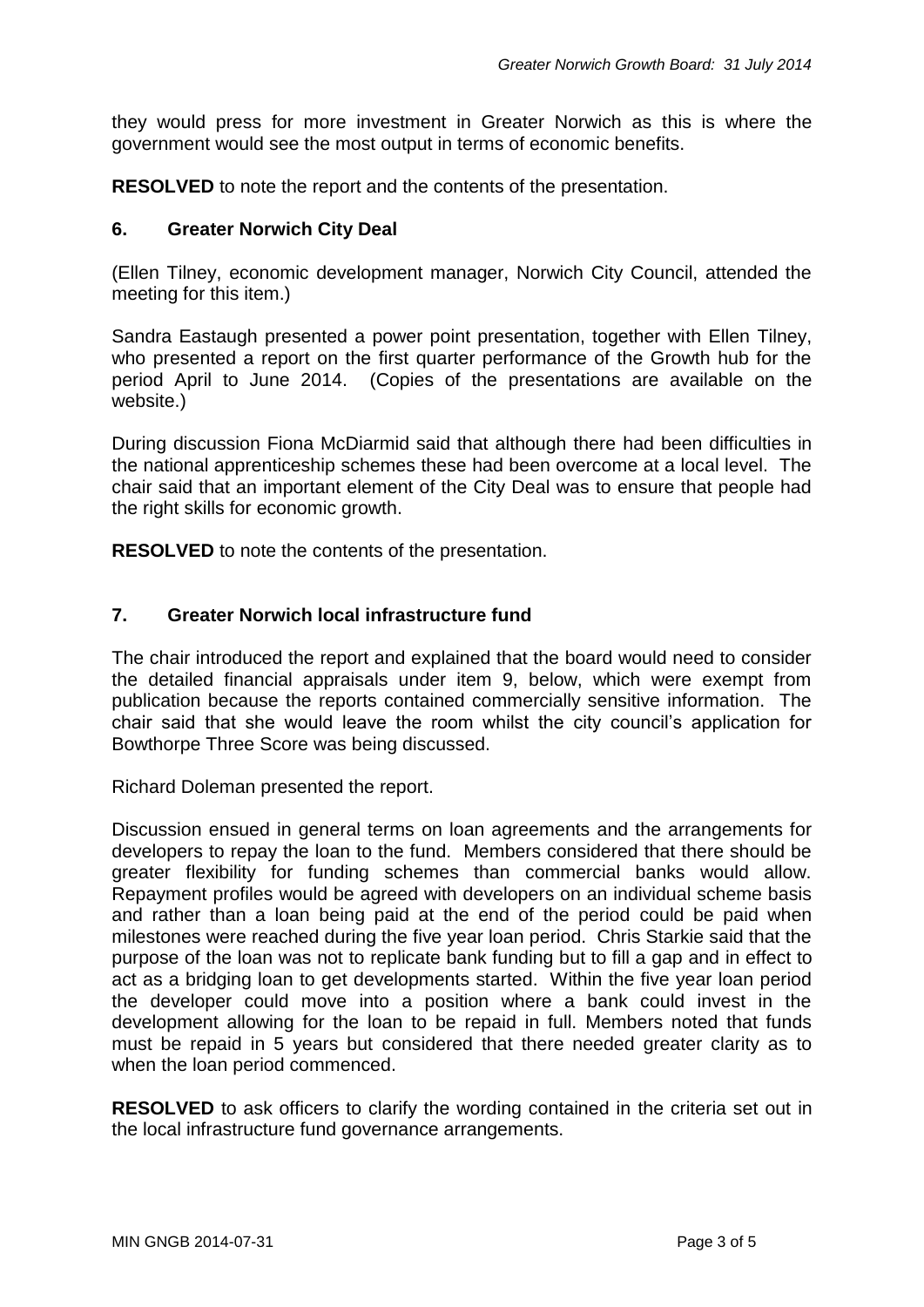## **8. Exempt items**

**RESOLVED** to exclude the press and public from the meeting during consideration of the following item on the grounds that it involved the likely disclosure of exempt information as specified in Part 1 of Schedule 12 A of the Local Government Act 1972 (paragraphs 1 and 3)

(Councillor Arthur and Gwyn Jones (author of the bid) left the meeting at this point. Councillor Fuller, vice chair, was in the chair.)

## **9. Greater Norwich local infrastructure fund (paragraphs 1 and 3)**

#### **Bowthorpe /Three Score, Norwich**

Richard Doleman presented the revised appendix 1 and answered members' questions. Members concurred with the conclusions and recommendations contained in the report.

**RESOLVED** to approve in principle, subject to local infrastructure fund governance arrangements, to grant £1.865m of funding to provide onsite road and utilities, which will accelerate delivery of 1,100 dwellings and commence in September 2014 and for the loan to be repaid by 2016.

(Councillor Arthur and Gwyn Jones were readmitted to the meeting. Councillor Arthur was in chair.)

#### **South Wymondham development infrastructure package**

Richard Doleman presented the appendix 2 and answered members' questions.

During discussion members considered that the application met the criteria and that it was judicious use of the fund, though members considered that further assurance on the risks and security of the application was required. Members concurred with the conclusions and recommendations contained in paragraph 5 of appendix 2.

**RESOLVED** to approve in principle, subject of local infrastructure fund governance arrangements, to grant £3.5m to Endurance Estates Strategic Land for £3.5m to widen the existing rail bridge on Silfield Road, construct 1.5m of cycleway and improve drainage associated with the proposal for 1,230 new dwellings, which will accelerate the delivery of the infrastructure and is requested in 2015-16 with full repayment by 2021.

#### **Deal Ground**

Sandra Eastaugh presented the appendix 3 and answered members' questions.

During discussion members considered that there needed to be clarification on the applicant's business case for the development of this complicated brownfield site and a commencement date given. The board concurred with the conclusions and recommendations set out in paragraph 5 of appendix 3.